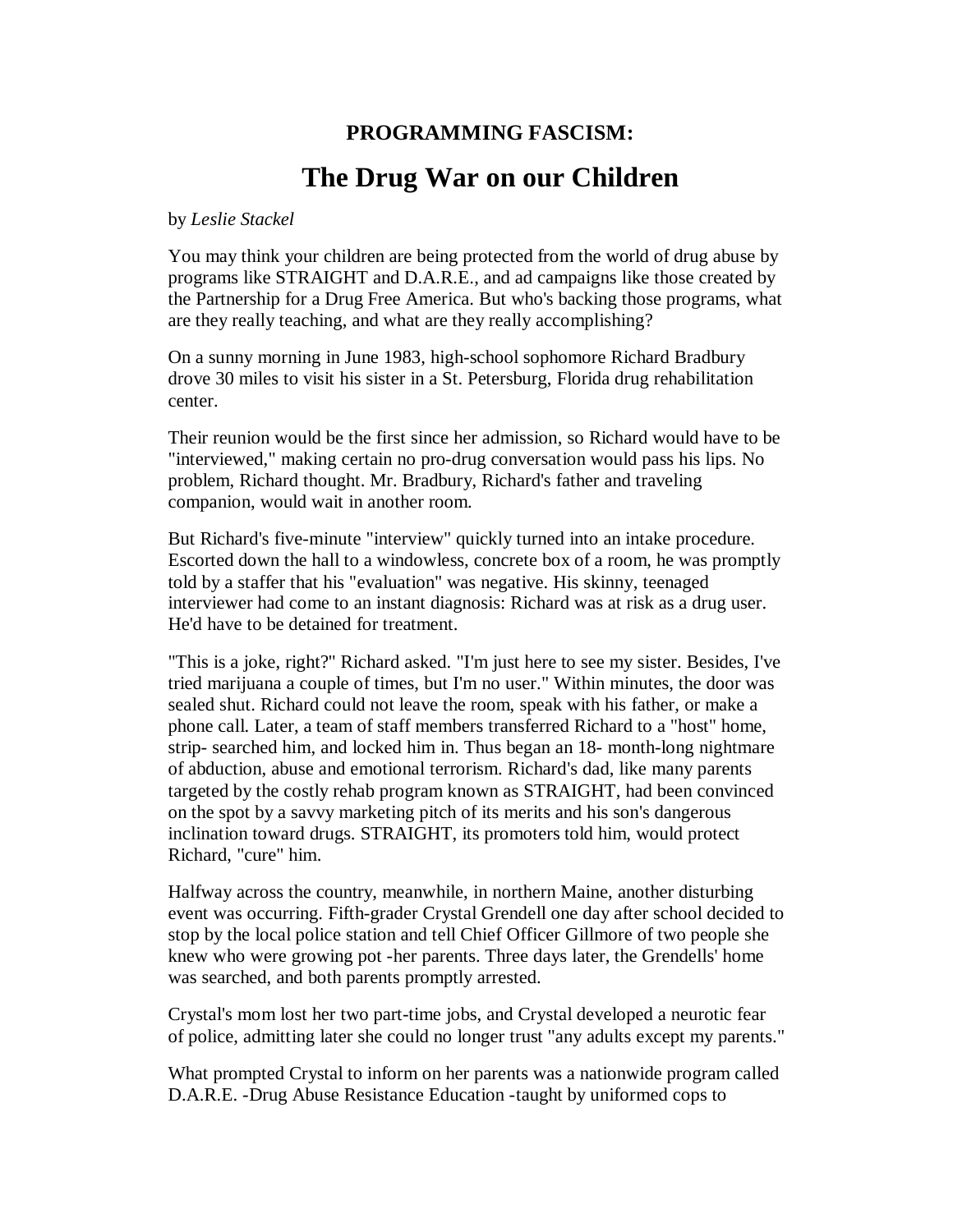students in public school classrooms from kindergarten through 12th grade. D.A.R.E., a \$700 million program developed under the direction of former Los Angeles Chief of Police Daryl Gates, intends to "keep kids off drugs." But instruction by police often means asking children who they know who use drugs. Marijuana and other substances are very harmful, kids are told, and they can help people who take them. Crystal wanted to help her parents. She trusted Officer Gillmore. He was her teacher. Crystal, in the end, was more than betrayed. She was emotionally traumatized and, no doubt, scarred for life.

What both events, occurring in two separate regions of the country and nearly a decade apart, have in common is that they reflect the fallout of the Drug War on our youth. Manipulative "Just Say No" policies, inherited by a new administration, seem to be taking programs for kids a step beyond mere education and treatment; they've entered a realm akin to indoctrination and mind control.

Which has some parents worried. They object to their kids being continually dosed with anti-drug curricula in classrooms and turned into miniature drug warriors, or abused in treatment detention camps for being out of synch with a government- mandated attitude about certain controlled substances.

So parents are organizing, forming groups to do battle for their kids. Some view their newfound activism as perhaps the first major populist counter-assault in a Drug War gone too far. Ever since the mid-'80S when the Reagan-Bush Drug War coffers reached upwards of \$20 billion and drug ed and treatment programs became a multi-billion dollar industry, the wear and tear on our nation's children began to show. Hordes of packaged drug ed programs, with names like ALERT, STAR and Project SMART, began to turn up in public schools. Over the next few years they proliferated. But among the dozens of acronymic "alphabet soup" nonprofits (as another reporter recently dubbed them), one stood out in highly publicized, sharp relief. That is D.A.R.E. As the largest, costliest and favorite of the feds, D.A.R.E. has spread to cities across the country with rapid-fire speed. Part of the reason was money - lots of it.

D.A.R.E. has the dubious distinction of being the sole anti-drug ed program actually legislated into popularity. When Congress passed the Drug Free Schools and Community Act of 1986, one provision ordered that 10% of state grants to governors go toward curricula that are specifically "taught in classrooms by uniformed police officers." Only one national program fit that description: D.A.R.E.

Thus, last year, D.A.R.E. America, the national coordinator for the program, received about \$10 million for training and paying cops as class instructors and building community relations -i.e., advertising. Additional funding sources came from city monies, corporate and private donations, and property seized in drug asset forfeiture. What has resulted is a promotional phenomenon not witnessed in recent educational history, a pro-D.A.R.E. marketing campaign pursued with Perotlike zeal, and a nationwide onslaught of D.A.R.E.-think in our public schools.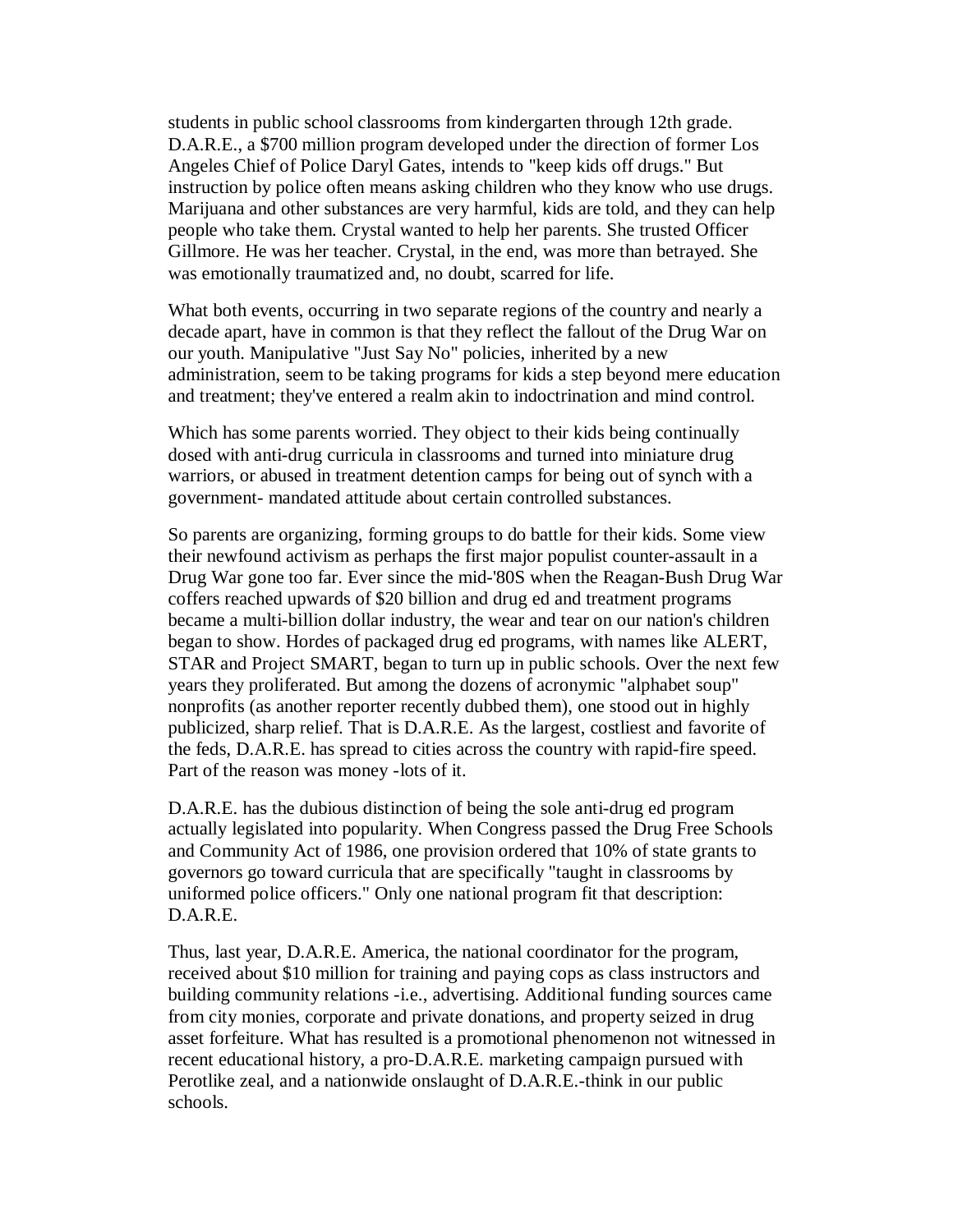Gary Peterson, the Colorado-based founder of Parents Against D.A.R.E., sees this as dangerous. Students from kindergarten on up get D.A.R.E.- dosed, but the program's core concentration group, fifth-and sixth-graders, receive 17 full-hour lessons, one per week, explains Peterson. And "you'll find the program content not only in D.A.R.E. coursework, but in other subject areas, like math or spelling. D.A.R.E. has included in its Implementation Guide an agreement to be signed by each local school district, establishing the right to inject D.A.R.E. material in other subjects. So all over the country kids are living and breathing D.A.R.E. And when the officer's not around, they're still sharing about D.A.R.E. They're still spelling D.A.R.E. They're reading D.A.R.E. They're saying D.A.R.E."

Peterson believes the program ought be abolished altogether. The course material, methods of delivery and, in fact, basic philosophical premise of the program is seriously flawed, he claims. For one thing, says Peterson, the "facts" taught by police are incomplete and often incorrect. In one parent meeting on D.A.R.E., for example, an officer warned that "marijuana was the cause of a lot of family dysfunction, that it could lead to permanent brain damage and could kill." Peterson, holding up the Merck Manual medical text, corrected him, reading "verbatim from it that marijuana was not toxic," adding, "nowhere did the text say it was a killer."

Secondly, he adds, D.A.R.E. sends kids the wrong message. It's based on psychotherapeutic - not educational - theory, which has since been discredited by its own creator, humanist psychologist Carl Rogers.

Founded on Rogers' "therapeutic classroom" model, the program's aim is to "empower" kids, through information and skill-building, to enable them to make autonomous choices and resist peer pressure to do drugs or join gangs.

Police instructors, who receive 80 hours of training, use lectures and clinical techniques such as role-playing to communicate their message. In the training, certain guidelines are set down. Among them: "1) Don't tell kids not to use drugs outright, offer them autonomy; tell them the choice to use or not is theirs alone. 2) Build an atmosphere of openness and trust. Make the kids feel unjudged. Be their friend. 3) Tell kids to be aware of people who do drugs, but not to name names. (Refer any tips to the police department; don't jeopardize your own position of trusted teacher.)"

Sound oddly Orwellian?

In fact, some critics fear D.A.R.E. may do more harm than good.

Police Chief Nicholas Pastore of New Haven, CT, points out the problem of duplicity: "It's difficult for kids to comprehend a message coming in the morning from Mr. Rogers who's the same person that turns into Rambo at night." Pastore dismantled D.A.R.E. immediately upon assuming his current post four years ago, opting instead for more "holistic prevention education" which puts the drug issue "in a broader context."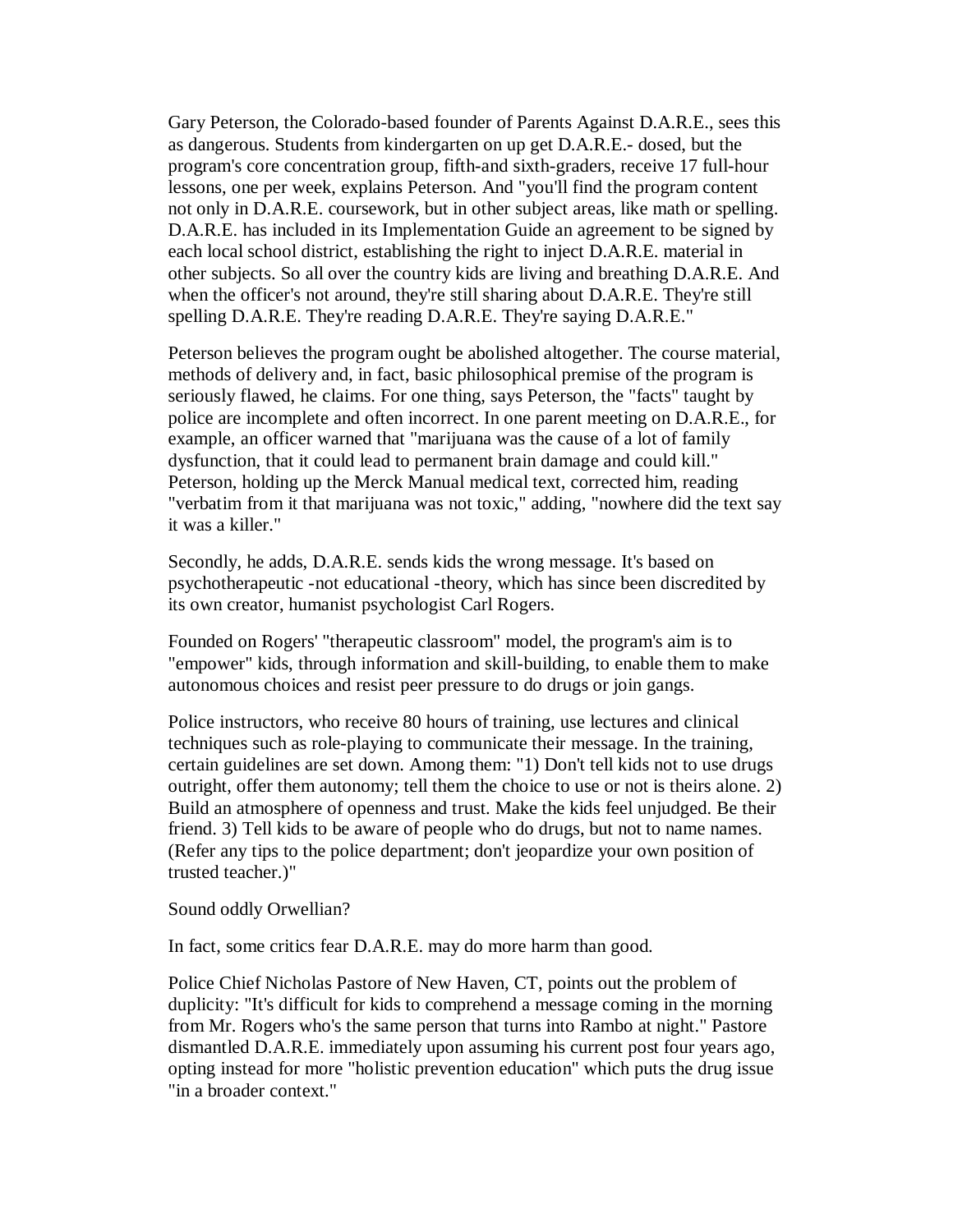Better programs than D.A.R.E. exist: certain "interactive" ventures, studies show, such as Botsan Life Skills for example - in which kids mix with classmates in small discussion groups around drug-related or other topics. D.A.R.E. falls into the type two, "noninteractive," less effective category, in which activities may be experiential, but don't have students dealing with each other directly, according to Nancy Tobler, an educator and PhD candidate at the State University at Albany. Changing kids' perceptions of social norms outside the classroom, which may be skewed, is one goal of such interaction.

"The perception of a kid may be that drugs are used by sixty percent of the population, for example, when it's, say twenty percent But, after knowing the truth, he or she may decide maybe it's OK not to do drugs and still be cool," explains Tobler. Her own research, presented at a California conference on prevention last summer revealed that of 114 drug ed programs, more than 70 scored higher than D.A.R.E.

Critics believe not only do D.A.R.E.-like programs siphon money from better alternatives, but may spur rather than curb drug use in the long run. Dr. William Coulson, research director of the Institute of Ethnopsychology in Compthche, California and a long-time, close associate of Rogers, spends much time proselytizing against D.A.R.E. and other Rogerian educational clones, like Quest, Here's Looking At You, and Values and Choices. Rogers, he says, denounced his "therapeutic classroom" as a total failure before he died in 1987. Rogers concluded that children should not be "empowered" via "nondirective therapy" in classes to make critical life decisions. Kids need more guidance than adults. And Rogers worried that once "empowered," they may make the wrong choices later on. His fears were borne out by an early predecessor of D.A.R.E.'s, Project DECIDE, tested by Stanford University. Kids in DECIDE, compared to a control group, it turned out, indulged in drugs sooner or upped their usage after the program. A second trial in 1978 mirrored those findings. Nonetheless, Rogers' model caught on in education circles. And Coulson today continues trying to undo the original damage.

Whether these programs survive the decade will depend largely on scientific data. And so far the results are mixed. For example, D.A.R.E.'s own research shows there's no proof that D.A.R.E. prevents drug use, but it does help students in terms of knowledge and attitude about drugs and the social skills needed to resist peer pressure. Such were the findings in a preliminary report issued by the Research Triangle Institute of Durham, North Carolina, hired by D.A.R.E. to cumulatively analyze a spate of small, independent, regional studies of the program. Critics, though, noting that more teenagers are now doing drugs (mainly marijuana and hallucinogens) than a year ago, point blame at D.A.R.E.-type programs. Two studies are cited as evidence: a PRIDE (Parents Resource Institute for Drug Education) survey of more than 236,000 students in 40 states - revealing that junior and senior high school student usage levels increased or remained status quo - plus a NIDA (National Institute of Drug Abuse) report reflecting a hike in use among, specifically, eighth graders.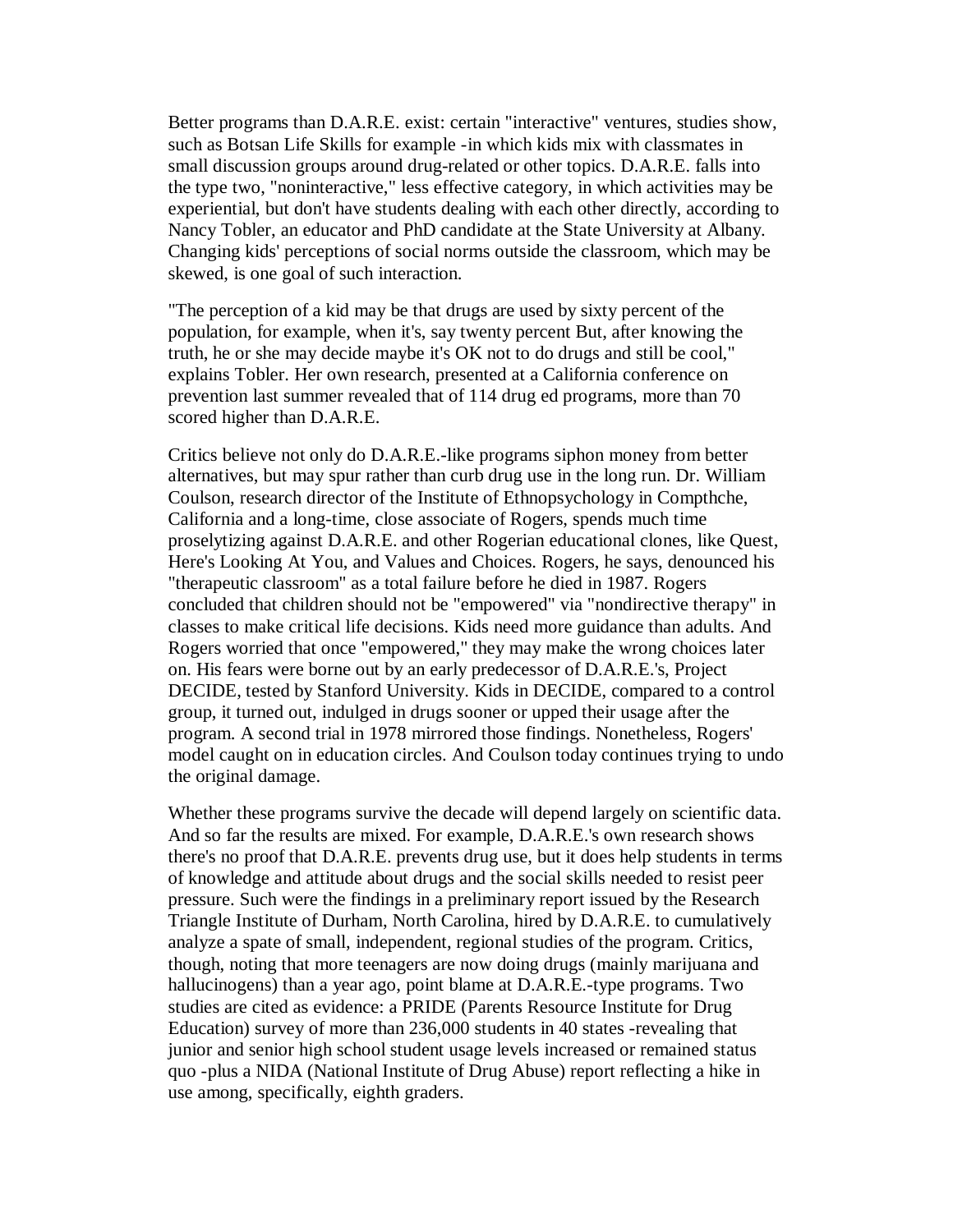Because D.A.R.E., the most widespread of ed ventures, concentrates so heavily on fifth and sixth graders, observers consider these stats significant, given Rogers' prediction; a sign that D.A.R.E.'s not doing the job - or worse, reversing the odds in favor of drug use.

The federal government, though, is not yet convinced. William Modzeleski, the top drug official at the Department of Education was quoted in a USA Today article last October [1995] as saying that "research shows that, no, D.A.R.E. hasn't been effective in reducing drug use." His public relations spokesman later added: "We need a comprehensive set of programs. Along with these, D.A.R.E. would be OK, but by itself, it wouldn't do the job." The department has considered asking Congress to repeal the law requiring states to give D.A.R.E. federal money. But so far, no such action has been taken. A number of governors have, however, already requested that the D.A.R.E. requirement be stricken from state allocation guidelines.

Meanwhile, during "National D.A.R.E. Day" celebrations last September dozens of Congressmen turned out for a high-visibility photo-op; also noticeably present were Attorney General Janet Reno and Hillary Rodham Clinton.

Diehard program boosters all the while counter any D.A.R.E.-bashing by pointing to the "enormous popularity of the program."

And D.A.R.E. America continues to deride current study data, including RTI's, as "inconclusive," insisting that what's really needed to measure the program's success is an original, long-term, longitudinal evaluation, which, incidentally, is expected "to happen very soon, and by an independent organization." Moreover, a curriculum revision is underway. (Cops in classrooms, though, will remain a fixed element, notes a D.A.R.E. spokeswoman. The "snitch" factor is negligible; of "twenty-five million kids in D.A.R.E., only a handful of cases like that have occurred. And when a child reports a dangerous situation at home, we applaud teachers (who)...report it to the proper authorities." Even, apparently, when a child like Crystal Grendell is traumatized in the process.)

Glenn Levant, D.A.R.E.'s executive director, wasn't available for comment, but spokeswoman Roberta Silverman emphasizes that in a national Gallup poll of D.A.R.E. students, "more than ninety percent said D.A.R.E. has 'taught me what to do when someone's trying to make me do something I don't want to.'"

D.A.R.E.'s popularity among kids is inevitable, say activists like Steve Wallace of Durham, North Carolina, who belongs to a loose, bi-partisan coalition of parents that includes liberals, libertarians and right-wingers the likes of Phyllis Schafly, who oppose D.A.R.E.

"There's DARE Day in school, and the nice officers regularly hand out t-shirts and wrist watches, bumper stickers, notebooks, and other assorted program reminders featuring the DARE logo. And there are parades with colorful banners waving and big DAREmobiles. The students see the DARE logo plastered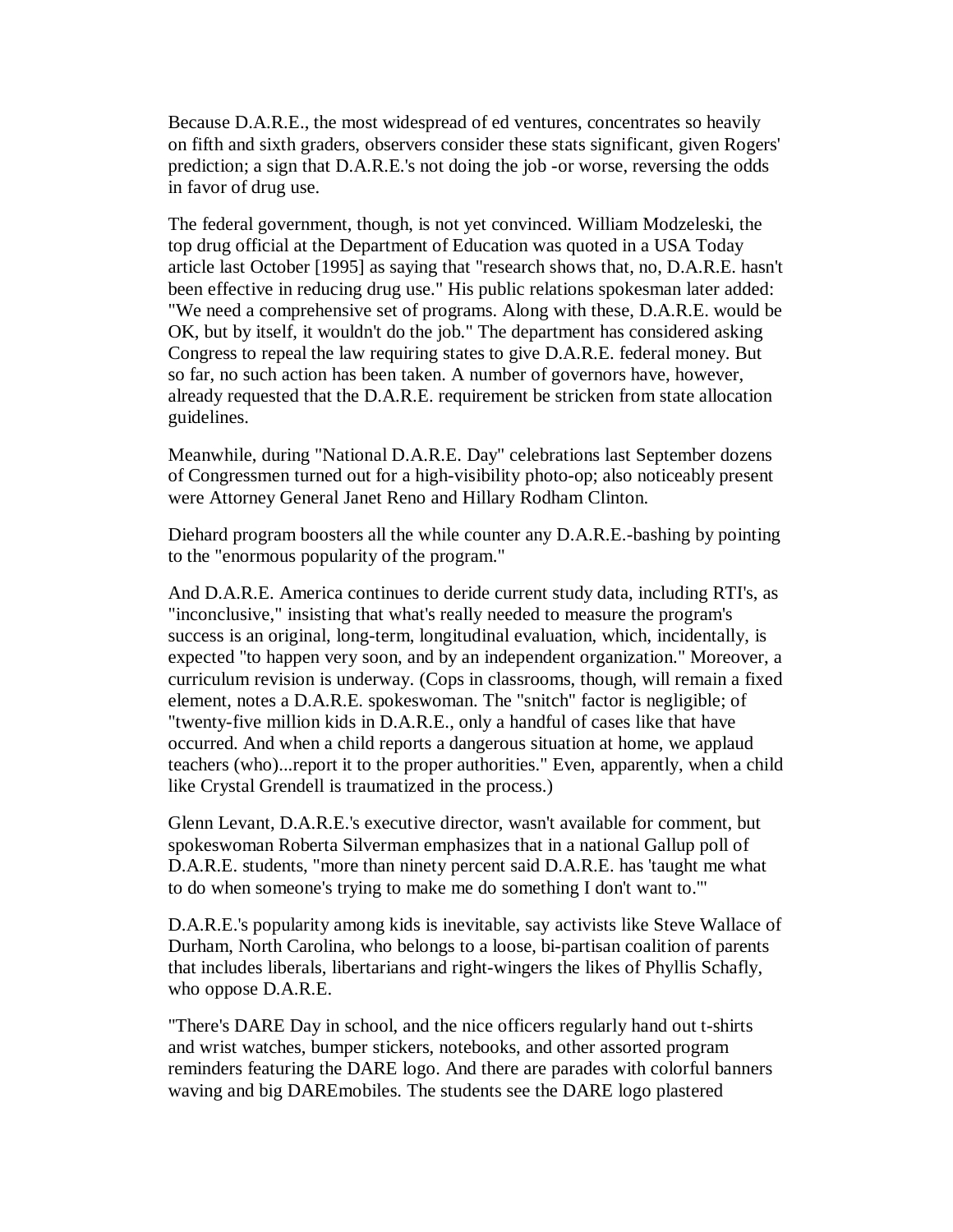everywhere. It's insidious," says Wallace, "but gimmicks don't prevent substance abuse."

William Hansen, a researcher at the Bowman Gray School of Public Health in Winston-Salem and an early consultant for the program who later defected from D.A.R.E., concedes that "this is something police can use to build community relations. It's not a bust 'em and get 'em program." But, he adds, "however wellintentioned, D.A.R.E. is not doing the job, it's not preventing drug use."

Meanwhile, all the controversy surrounding D.A.R.E. has led to a barrage of negative publicity.

First, the Wall Street Journal covered the Grendell case in 1991, reporting that "D.A.R.E. has pitted students against their parents in a handful of cases." National TV shows, including Larry King Live and 60 Minutes also aired D.A.R.E. segments. Then, last season, TV's L.A. Law dramatized the Grendell incident in an episode. Finally, a USA Today cover article last October blasted D.A.R.E. The headline read: "Studies Find Drug Program Not Effective."

One wonders, if D.A.R.E.-like programs are so bad, why are they thriving?

"Packaging," explains Tobler. Late '70s and early '80s anti-drug curricula, some based on Rogers' experiment, "were written to be duplicated and make money." No genuine effort went into evaluating these programs before use, she says. But they were glossily packaged. The newer, interactive programs, which "spent a lot of time on testing and research, were slower to package. Very few of these (many backed by NIDA) are set up for reproduction."

The net effect? "Teachers look at programs like D.A.R.E., see they're well-written and well-packaged and think, 'this should keep the students interested.'"

D.A.R.E.'s plan to deflect criticism has also helped keep public opinion positive. According to Madeline Webster, a civil-liberties activist in Massachusetts, parents initially weren't permitted access to D.A.R.E. school materials. Peterson says he had to sue in Colorado under the federal Hatch Act to establish their right to examine curriculum information and instructors' manuals. Parents were also told by D.A.R.E. cops the lessons were mandatory when, in fact, their permission is required for student participation. Parents who complained or doubted or probed into D.A.R.E. were often verbally attacked or slandered. Scientific researchers critical of the program's content or operation were also angrily rebuffed by D.A.R.E. officials.

Hansen comments, "D.A.R.E. cuts people off who are trying to help them...they do tend to be paranoid."

The current debate over D.A.R.E. seems representative of America's Drug War dynamics in microcosm. It's triggered questions about the violation of civil liberties and privacy rights, what constitutes effective drug policy, and whether an ideology advocating "no use" rather than "responsible use" can work.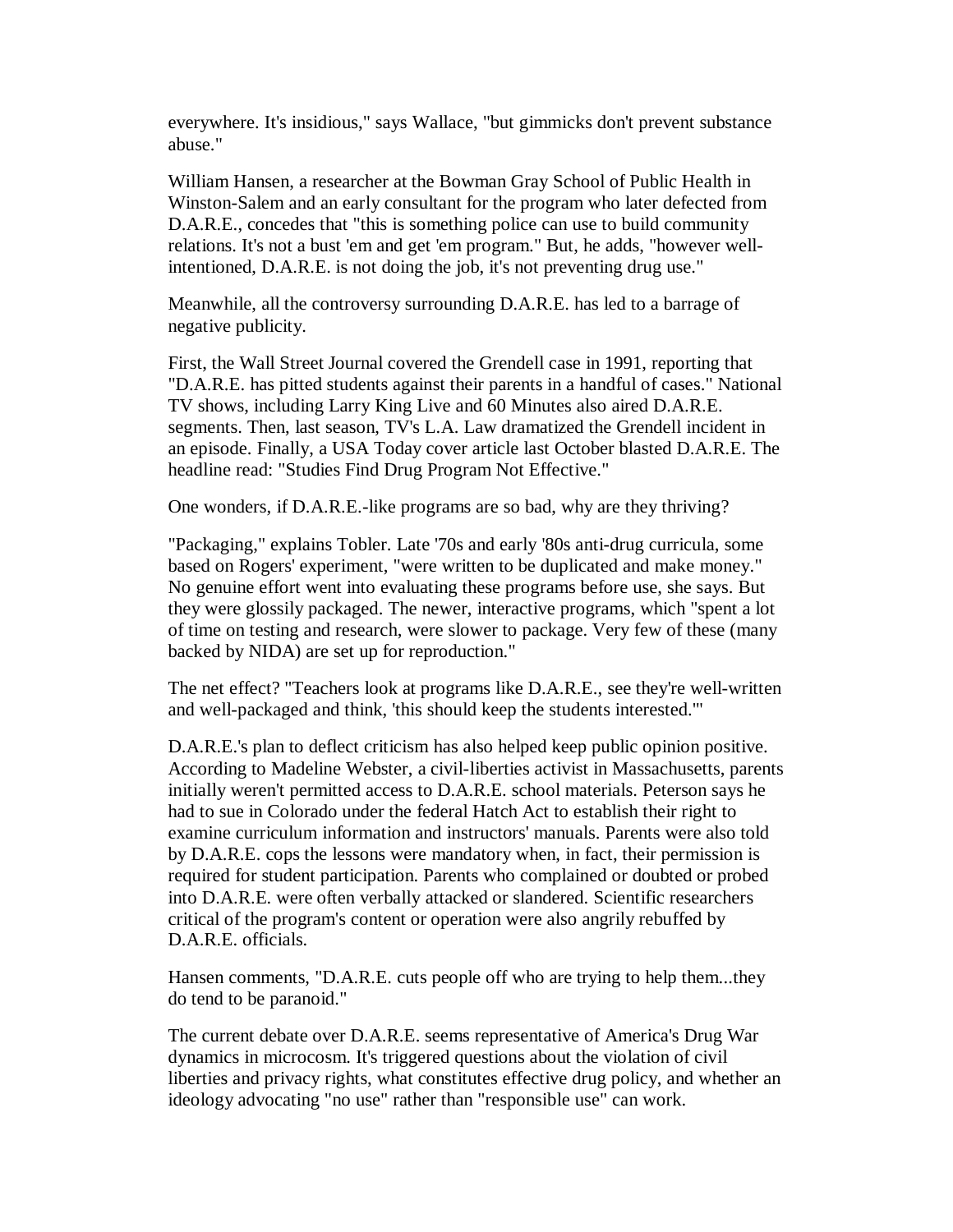While the viability of Just Say No-type programs are being called into question, hardline "treatment" operations, like STRAIGHT and KIDS, are emerging as even more damaging to teenagers. Both these organizations, among the worst in the drug treatment orbit and by-products of a harsh, extremist Reaganite political agenda, have been exposed as abusive, and to a degree, fraudulent ventures.

Like others that have since perished, both are descended from the early '70s, California, cultlike Synanon and The Seed. STRAIGHT was shut down following years of reported adolescent abuse, but KIDS still thrives in Bergen County, New Jersey. What finally closed STRAIGHT's doors was a one-man campaign waged by Richard Bradbury following his "incarceration" in its St. Petersburg facility in 1983. Upon his release he began to challenge the organization - a wearying task given the owner's political clout. Co-founded by Mel Sembler, a Florida businessman tight with Republican politicos (he headed Bush's Florida election fundraising effort and dropped \$125,000 himself into the GOP pot), STRAIGHT had grown into a multi-million-dollar 12-state nonprofit network since its 1976 opening, receiving oft-quoted praise from Nancy Reagan and the Princess of Wales.

When reports of brutal beatings and mental torture of STRAIGHT clients leaked out, local newspapers around the country began to cover the story, and WNBC-TV ran a short segment on the organization. But despite a rash of lawsuits in dozens of other states, no investigations were prompted and no serious action taken in response to the complaints by state or local authorities in Florida where STRAIGHT was headquartered,.

"What I witnessed there couldn't be believed," says Bradbury. He describes routine deprivation of sleep, food, and medication as part of the "treatment," plus forced admissions of illegal drug use (even when nonexistent). Physical assault was commonplace. In some cases, adolescents had to be sent to hospital emergency rooms for care of broken limbs, bloody noses, black eyes and skull contusions incurred during "treatment."

"When a kid wouldn't sit up straight in a chair and admit to whatever someone wanted him to admit, he'd be slapped, punched, and screamed at," recalls Bradbury. "When clients resisted, staffers would organize 'war parties' consisting of other clients, who were told to beat up those who wouldn't comply...you had to go along or you'd be the next victim."

Bradbury spent \$40,000 out of pocket and eight years of his life battling STRAIGHT. He rallied parents and ex-clients around the cause and finally won several lawsuits against the organization for multiple licensure and negligence violations. Like campaigns against other drug warrior-run operations, this one was hard-won. STRAIGHT's strong support system and well-oiled promo machinery kept it flourishing. An example: Word of a negative news story on STRAIGHT, scheduled by WNBC-TV prompted its executive director to travel to New York for a meeting with the station, while engineering a nationwide protest-letterwriting blitz by parents of STRAIGHT kids. And when newspaper articles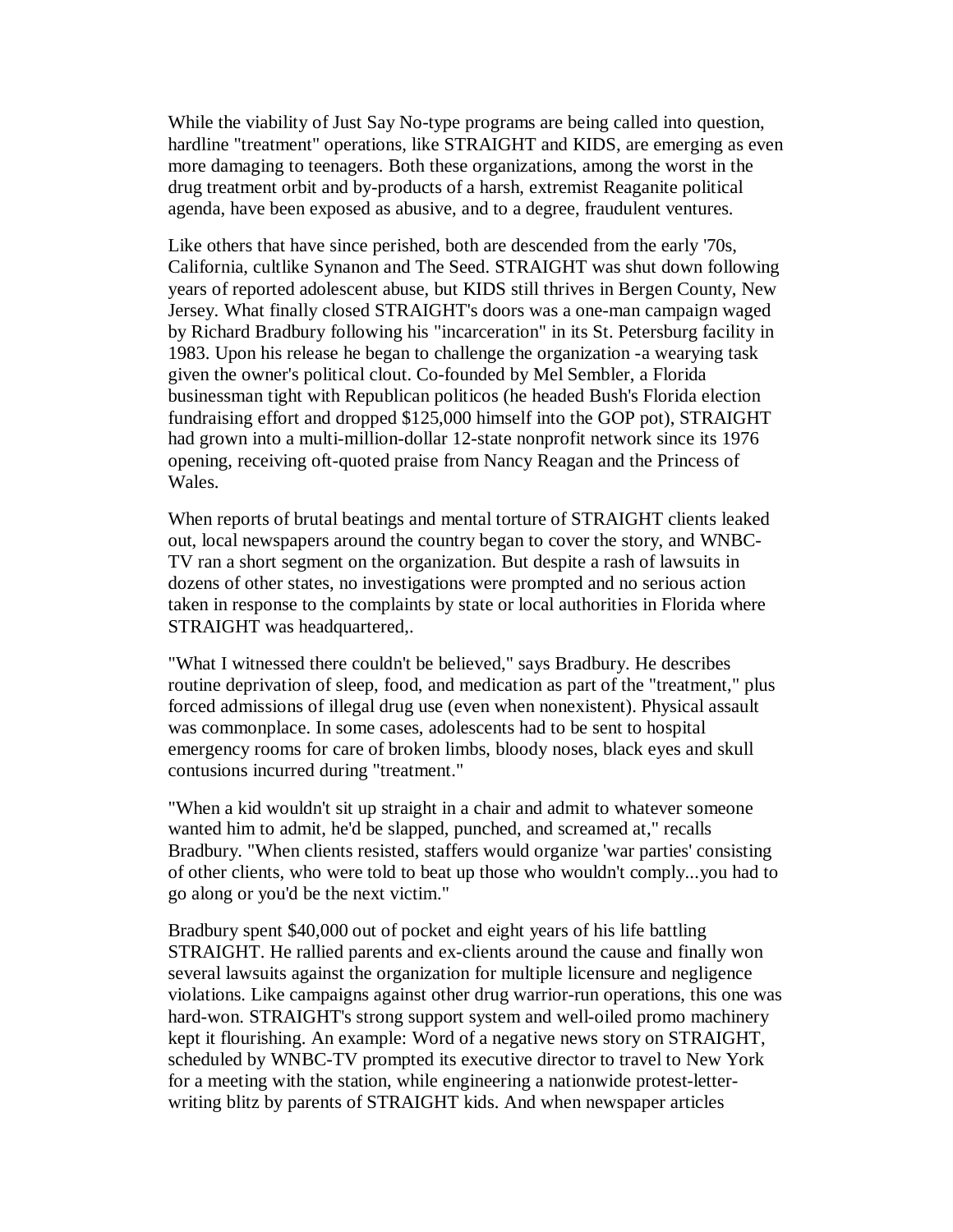chronicling STRAIGHT's abuses would run, testimonials to the program by grateful parents would invariably appear within, as well. When confronted with tales of abuse, former national clinical director of STRAIGHT and later head of KIDS of Southern California Virgil Miller Newton told the L.A. Times that "'starry-eyed' social workers and other gullible officials are deceived by 'manipulative' drug addicts who tell 'wild stories' about treatment methods." Why do parents tolerate such violent "curative" tactics?

"Partly fear and partly indoctrination," says prevention specialist Arnold Markowitz, director of a cult hotline and several adolescent treatment programs at the Jewish Board of Children and Family Services, New York. "Parents dealing with teenagers who have drug problems get desperate, and desperate people are willing to do anything." But, he says, "the parents don't know what's really happening inside these programs; these places put up a good front. I've dealt with people who've been in these facilities who were weekend users of marijuana, moderate to small amounts. Their families were being told basically that their child was a drug addict and on the way to crack and heroin and needed their treatment program. They terrify the parents, who then turn over all parental control."

Such programs, like STRAIGHT and KIDS, are cultlike in several respects, says Markowitz.

"There's a stripping down of the client's ego structure and an attempt at brainwashing. They tell kids even after three or four years that they can't function outside and very often get them to work for very little or no pay."

The fact is, fanatical "tough-love" programs like STRAIGHT and KIDS existed long before Nancy Reagan first mouthed her infamous mantra. But the Just Say No sensibility created a kind of social petri dish where such programs could breed. Even now, as one dies, another reproduces.

Today, as the FBI checks into allegations that STRAIGHT double and triplebilled for the same health insurance claims, new centers run by former STRAIGHT staffers have opened in Georgia, Michigan and Florida, under different names.

So long as the Drug War's "carpet bombing of lies" continues, such disreputable outfits, many focusing on children for "total saturation," will persist, says Rob Steward of the Drug Policy Foundation. What's needed is education about drugs that's honest, accurate and informative to counter the hysteria that's overtaken our nation.

Unfortunately, organizations with access to the broadest audiences, like the Partnership For A Drug Free America, continue to censor important drug data and perpetuate a simplistic, black and white view of all illegal drugs. In the coming year, the Partnership's message will reach millions of more individuals. Its latest mission is to encourage regional replicas of its national campaign. New York